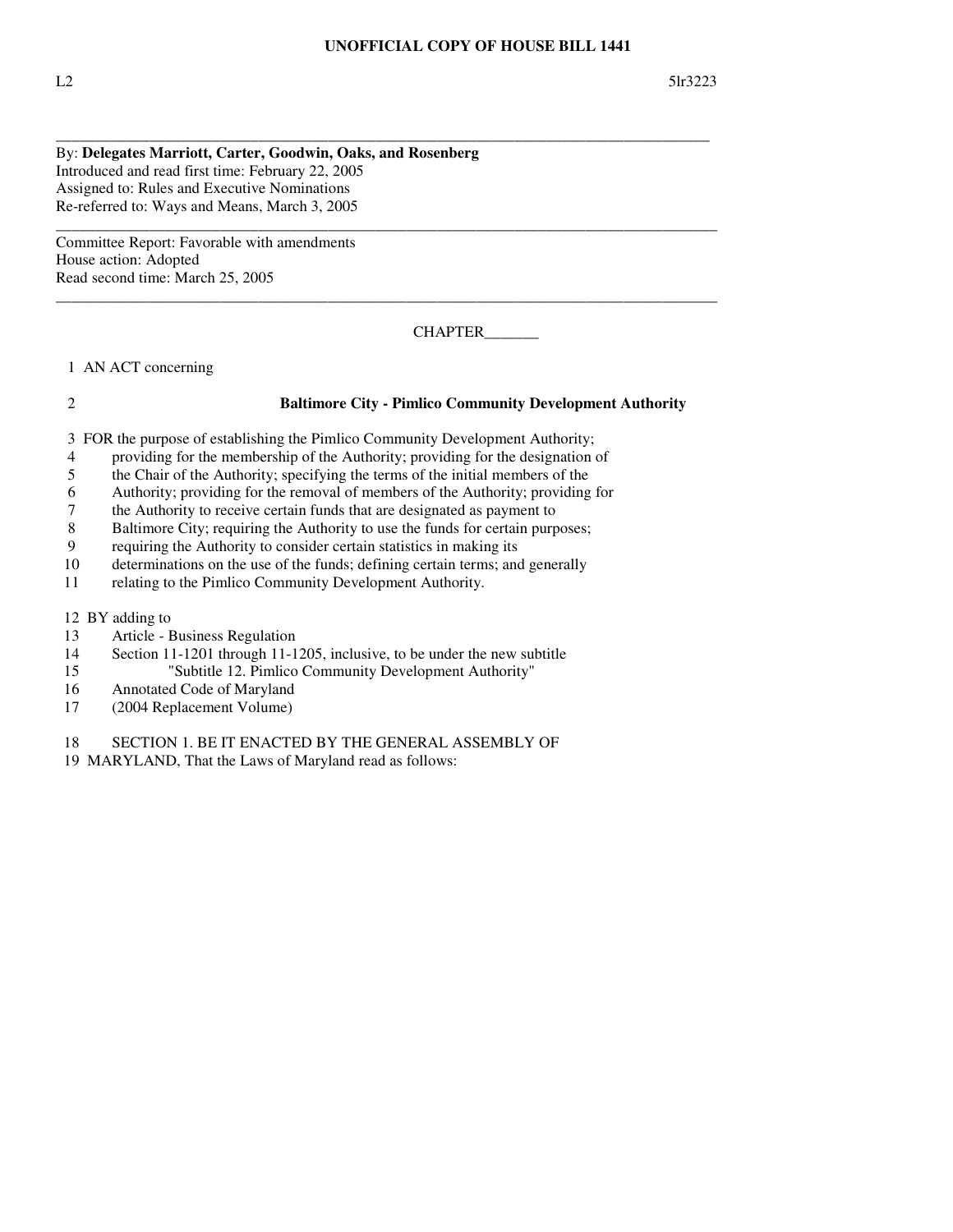| 2                           | UNOFFICIAL COPY OF HOUSE BILL 1441                                                                                                                                                                                                                                                                               |
|-----------------------------|------------------------------------------------------------------------------------------------------------------------------------------------------------------------------------------------------------------------------------------------------------------------------------------------------------------|
|                             | <b>Article - Business Regulation</b>                                                                                                                                                                                                                                                                             |
| $\mathcal{D}_{\mathcal{L}}$ | SUBTITLE 12. PIMLICO COMMUNITY DEVELOPMENT AUTHORITY.                                                                                                                                                                                                                                                            |
|                             | 3 11-1201.                                                                                                                                                                                                                                                                                                       |
|                             | IN THIS SUBTITLE THE FOLLOWING WORDS HAVE THE MEANINGS<br>(A)<br>5 INDICATED.                                                                                                                                                                                                                                    |
| 6                           | "AUTHORITY" MEANS THE PIMLICO COMMUNITY DEVELOPMENT<br>(B)<br>7 AUTHORITY.                                                                                                                                                                                                                                       |
| 8<br>10                     | "PARK HEIGHTS CORRIDOR" MEANS THE AREA DESIGNATED AS AN URBAN<br>(C)<br>RENEWAL DISTRICT IN BALTIMORE CITY THAT IS BOUNDED BY NORTHERN PARKWAY<br>ON THE NORTH, GREENSPRING AVENUE ON THE EAST, DRUID PARK DRIVE ON THE<br>11 SOUTH, AND THE RAILROAD TRACKS OF THE WESTERN MARYLAND RAILROAD ON<br>12 THE WEST. |
|                             | 13 11-1202.                                                                                                                                                                                                                                                                                                      |

THERE IS A PIMLICO COMMUNITY DEVELOPMENT AUTHORITY.

11-1203.

(A) THE AUTHORITY CONSISTS OF:

17 (1) THE BALTIMORE CITY PLANNING COMMISSIONER DIRECTOR; AND

18 (2) TEN MEMBERS APPOINTED BY THE MAYOR OF BALTIMORE CITY, FIVE OF WHOM ARE BUSINESS OWNERS, RESIDENTS, OR SERVICE PROVIDERS OF THE PARKS HEIGHTS CORRIDOR TEN MEMBERS, FIVE OF WHOM SHALL BE BUSINESS OWNERS, RESIDENTS, OR SERVICE PROVIDERS OF THE PARK HEIGHTS CORRIDOR, 22 APPOINTED BY THE MAYOR OF BALTIMORE CITY, AFTER CONSULTATION WITH THE MEMBERS OF THE BALTIMORE CITY DELEGATION IN THE GENERAL ASSEMBLY REPRESENTING LEGISLATIVE DISTRICTS 40 AND 41.

 (B) THE BALTIMORE CITY PLANNING COMMISSIONER DIRECTOR SHALL SERVE AS CHAIR OF THE AUTHORITY.

(C) (1) THE TERM OF A MEMBER APPOINTED BY THE MAYOR IS 3 YEARS.

 (2) THE TERMS OF MEMBERS ARE STAGGERED AS REQUIRED BY THE TERMS PROVIDED FOR MEMBERS ON OCTOBER 1, 2005.

 (3) AT THE END OF A TERM, A MEMBER CONTINUES TO SERVE UNTIL A SUCCESSOR IS APPOINTED AND QUALIFIES.

 (4) A MEMBER WHO IS APPOINTED AFTER A TERM HAS BEGUN SERVES ONLY FOR THE REST OF THE TERM AND UNTIL A SUCCESSOR IS APPOINTED AND QUALIFIES.